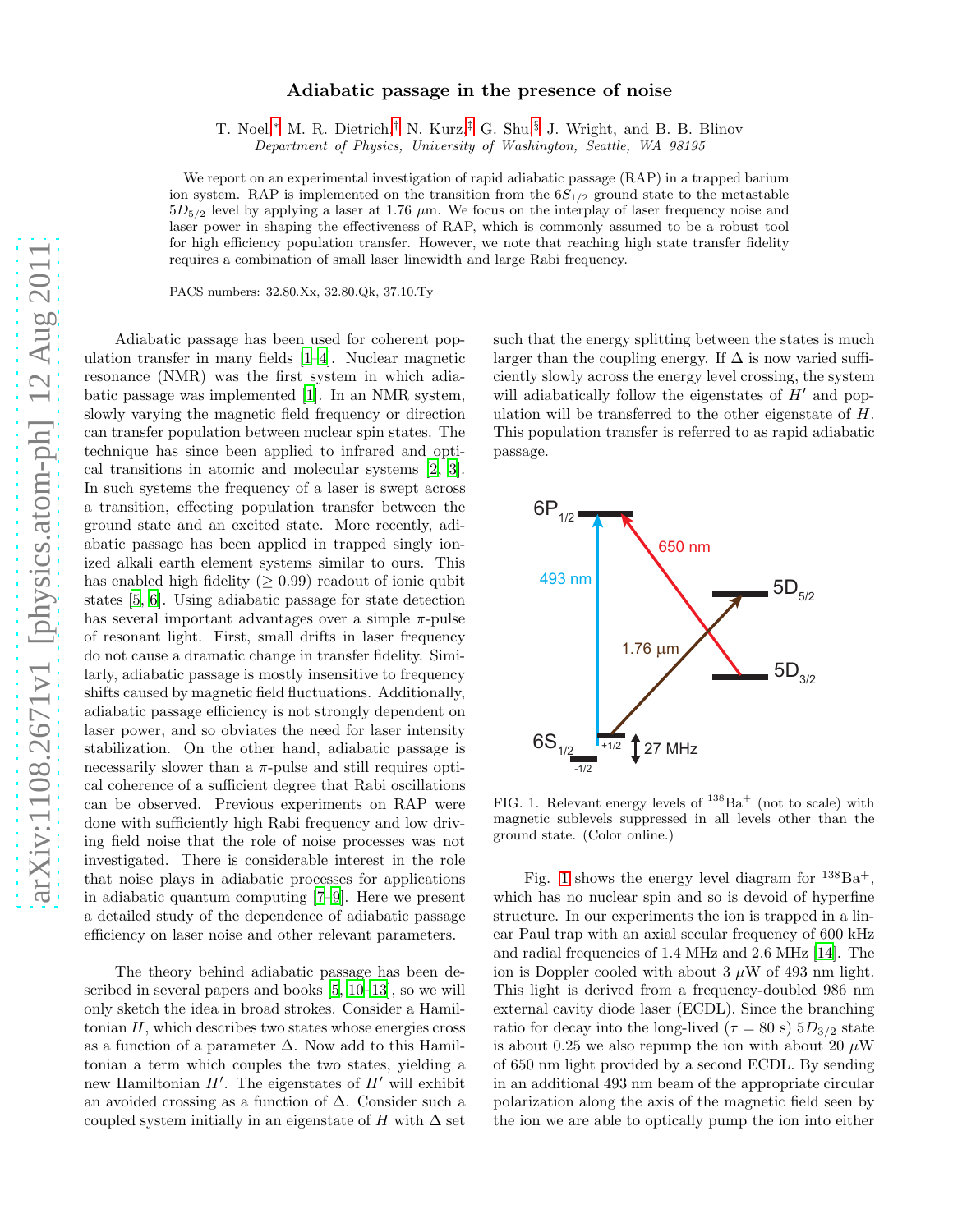Zeeman level of the ground state. For a more detailed description of our apparatus see Ref. [\[14\]](#page-3-14).

As shown in Fig. [1,](#page-0-0) the energy difference between the  $5D_{5/2}$  state and the ground state corresponds to  $1.76 \mu m$  light which is provided by a fiber laser (Koheras Adjustik<sup>TM</sup>). The fiber laser output is split and half the power is sent through an I/Q modulated double-passed acousto-optic modulator (DPAOM) as part of a Pound-Drever-Hall cavity locking setup. The other half of the power is sent through a single-passed AOM (SPAOM) and then to the ion. The frequency shifts applied by the two AOM's allow us to finely tune the fiber laser frequency. Additionally, by sending a chirped radiofrequency (RF) signal to the SPAOM we are able to write a frequency chirp onto the laser. We initially used a Stanford Research Systems DS345 frequency synthesizer to produce the RF chirp, but the shortest chirp it could produce was 1 ms in duration. Because this was too slow to probe the full relevant parameter space we built a field programmable gate array (FPGA) controlled direct digital synthesizer (DDS).

For investigation of adiabatic passage, our two-level system is provided by the  $6S_{1/2}$ ,  $m_J = +1/2$  ground state and one of the Zeeman states of the  $5D_{5/2}$  level. The experimental sequence is as follows: (1) optically pump the ion into a specific ground state Zeeman level, (2) perform adiabatic passage to transfer the ion to the metastable  $5D_{5/2}$  level, (3) read out the state of the ion. State readout employs the fact that the  $5D_{5/2}$  level is long-lived  $(\tau = 35 \text{ s})$  and disjoint from the cooling cycle. Thus if we address the ion with the cooling lasers we will quickly be able to distinguish between the dark  $5D_{5/2}$  level and the bright ground state [\[14\]](#page-3-14). With standard refractive optics outside the vacuum chamber we can collect thousands of fluorescence photons per second from an ion in the cooling cycle, whereas the signal from laser scatter and photomultiplier tube (PMT) dark counts is less than one hundred counts per second. We are therefore able to reliably distinguish a dark ion from a bright one in tens of milliseconds, long before the  $5D_{5/2}$  level decays.

Using the setup described above, we were able to investigate the probability of successful adiabatic passage as a function of the 1.76  $\mu$ m laser frequency sweep rate  $\alpha$  and incident laser power. Fig. [2](#page-1-0) shows the probability of adiabatic passage as a function of  $\alpha$  for various sweep widths. Note that the data supports the prediction of the Landau-Zener model of adiabatic passage that the efficiency should only depend on the sweep rate, and not on the sweep width or sweep duration independently [\[15\]](#page-3-15). The solid curve is a fit based on the two level dephasing model of Lacour  $et \ al.$  [\[16\]](#page-3-16), in which the environment is assumed to act as a Markovian noise bath with small correlation times. This leads to a master equation for the evolution of the two-state system, which includes the effect of the environment (entering our system primarily through laser frequency noise). The Lacour et al. model



<span id="page-1-0"></span>FIG. 2. RAP transfer efficiency plotted as a function of the frequency sweep rate. The solid square data points were taken with frequency sweeps provided by a DS345 Stanford Research Systems function generator. The open circle data points were taken using our homebuilt FPGA controlled DDS. The colors of the various data points correspond to different data sets, which were taken with a variety of sweep widths between 0.2 MHz and 1.2 MHz. The solid curve is a fit to the Lacour *et al.* model [\[16\]](#page-3-16), while the dashed line is a fit to the data with  $\alpha > 2$  using Landau-Zener theory [\[15\]](#page-3-15). The errorbars are statistical. (Color online.)

yields the following expression for the probability of adiabatic passage (after unit conversion and interpretation of parameters to our system):

<span id="page-1-1"></span>
$$
P = F\left(\frac{1}{2}(1 - e^{-2\pi^2 \Gamma \Omega/\alpha}) + e^{-2\pi^2 \Gamma \Omega/\alpha} P_{LZ}\right) \tag{1}
$$

In this expression,  $P_{LZ} = 1 - exp(-\pi^2 \Omega^2/\alpha)$  is the probability of adiabatic passage in the Landau-Zener model,  $\Gamma$  is our 1.76  $\mu$ m laser linewidth,  $\Omega$  is the resonant Rabi frequency,  $F$  is the optical pumping efficiency, and  $\alpha$  is the sweep rate. The fit shown in Fig. [2](#page-1-0) uses  $\Omega$ ,  $\Gamma$ , and F as free parameters, and yields values of  $\Omega = 35$  kHz,  $\Gamma = 110$  Hz and  $F = 0.96$ . The fit has a  $\chi^2$  per degree of freedom of 1.5. Note the drastic reduction in the transfer efficiency below  $\alpha = 1$  MHz/ms, where the Landau-Zener model would predict nearly perfect population transfer. For the Rabi frequency and laser linewidth in our system, there appears to be an optimal operating range of alpha between approximately 0.5 and 3 MHz/ms. Since the noise in our system starts to be visible on sweeps of about 1 ms in duration, the extracted linewidth includes noise frequencies above 1 kHz. This procedure allows us to put a better upper bound on the value for our laser linewidth than we have found possible by interrogating the ion with a constant laser frequency. The fitted value for optical pumping efficiency is a product of several factors: (1) Fig. [2](#page-1-0) is a combination of many datasets, and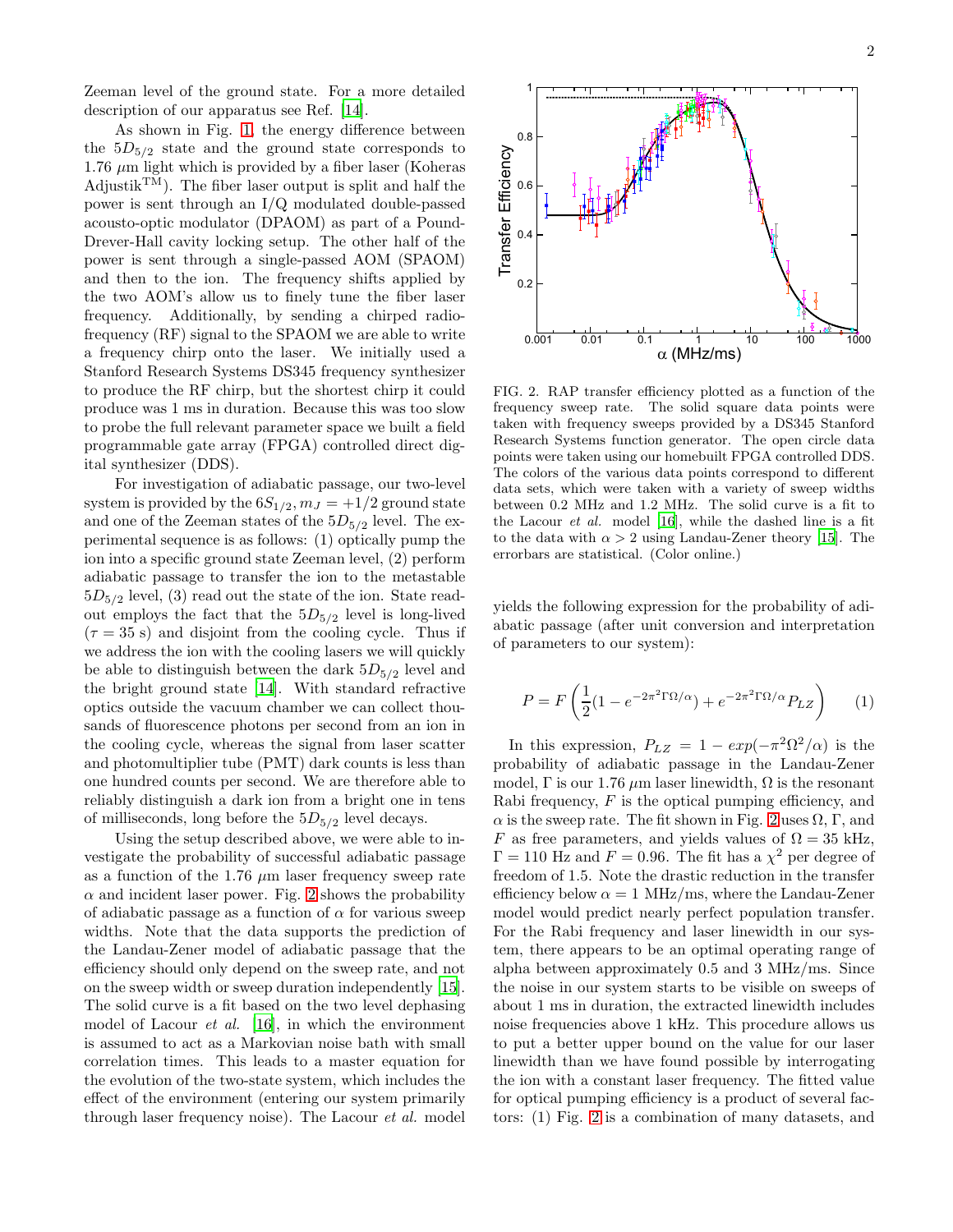we did not tune up our system as well as possible before taking each set, (2) the quarter waveplate used to create the required polarization for optical pumping is optimized for 488 nm rather than 493 nm where we use it, and (3) the windows on the vacuum chamber which houses the trap introduce small polarization errors due to stress-induced birefringence.



<span id="page-2-0"></span>FIG. 3. RAP efficiency as a function of sweep rate for different Rabi frequencies. The black data points correspond to full laser power (2.5 mW), which results in a Rabi frequency of 43 kHz. The gray data points were taken with a Rabi frequency of 19 kHz, roughly a factor of four reduction in laser intensity. The curves are again fits to the Lacour model, this time with only the laser linewidth and optical pumping efficiency as free parameters. The black fit yields  $\Gamma = 180$  Hz and  $F = 0.98$  and the gray fit yields  $\Gamma = 260$  Hz and  $F = 0.95$ . The inset figure shows an example of Rabi oscillation in our system, from which we can extract the Rabi frequency. The decay in contrast is consistent with the Doppler-cooled ion temperature. All errorbars are statistical.

We also study the role of laser power in determining the efficiency of RAP population transfer. Some results of this study are shown in Fig. [3.](#page-2-0) The fits shown are again to the Lacour model [Eq. [\(1\)](#page-1-1)]. From data sets taken at various laser powers we obtain a range of fitting parameters for the laser linewidth of 100 Hz  $\leq \Gamma \leq 300$  Hz. This implies an uncertainty in the extracted linewidth which is larger than any of the uncertainties dictated by any individual fit. This is likely due, in part, to drifts in the performance of the laser locking system. Note the minimal dependence of RAP transfer efficiency on laser power near  $\alpha = 1$  MHz/ms. That the plateau of maximal transfer efficiency is largely independent of driving field intensity makes RAP robust against intensity noise.

The presence of additional spectral features within the RAP frequency sweep can strongly affect the efficiency of population transfer. In the special case of trapped ion systems, this means that the width of the RAP frequency sweep is limited by the presence of the



<span id="page-2-1"></span>FIG. 4. RAP efficiency for different sweep widths, constant sweep duration of 0.9 ms. The gray line shows the probability of driving the  $6S_{1/2} \rightarrow 5D_{5/2}$  transition by constant frequency excitation. The peak substructure is due to coherent excitation. The sideband at ∼600 kHz is due to the harmonic motion of the ion in our trap. The black data points show the transfer efficiency of RAP sweeps which are symmetric about the central peak. The points are plotted at the frequency corresponding to half the RAP sweep width. (A point plotted at 0.5 MHz corresponds to a RAP sweep starting at a detuning of -0.5 MHz and ending at 0.5 MHz.) Note that when the sweep starts too close to resonance or when the sweep range includes the trap sidebands the transfer efficiency is low. The errorbars are statistical.

secular sidebands. Fig. [4](#page-2-1) depicts this phenomenon. The gray line shows the probability of transfer to the  $5D_{5/2}$ state by constant frequency excitation for a resonant  $\pi$ time. The line separated from the central peak by just over 600 kHz is the axial secular frequency sideband. Once the RAP frequency sweep extends beyond the sidebands the efficiency of state transfer is greatly reduced. This clearly demonstrates that for successful RAP one must have a system with sufficiently separated spectral features.

These experimental results confirm the importance of driving field noise in determining the efficiency of RAP. For applications of RAP that require high-fidelity, a large ratio of Rabi frequency to driving field noise is required. Using the Lacour model, we propose the following as a simple rule of thumb: to acheive a transfer efficiency of 0.99 a ratio of  $\Omega/\Gamma \gtrsim 10^3$  is necessary. If a system meets this requirement and the reduction in speed involved in using an adiabatic technique is acceptable, then RAP is a good option for high-fidelity, robust population transfer.

By systematically investigating the relevant parameter space, we have shown that RAP requires the ratio of dephasing rate to Rabi frequency to be small in order to use RAP to transfer population with high probability. Additionally, we find the model of dephasing in two